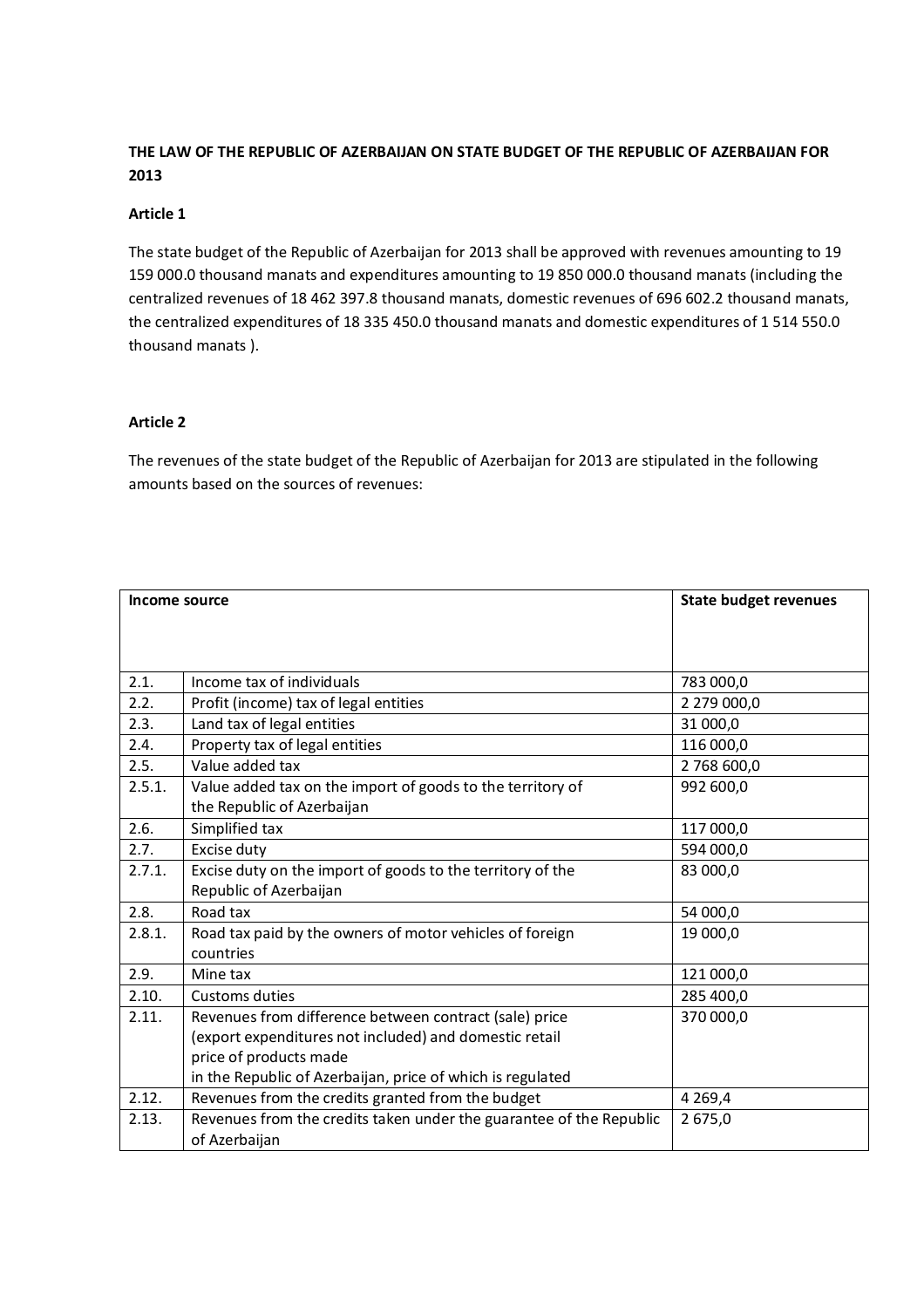| 2.14. | Revenues from the credits granted to the governments of     | 845,0        |
|-------|-------------------------------------------------------------|--------------|
|       | foreign                                                     |              |
|       | countries                                                   |              |
| 2.15. | Dividends from organizations with the share of state in     | 2 000,0      |
|       | their stocks                                                |              |
| 2.16. | Revenues from the management of single balance account      | 5 000,0      |
| 2.17. | Revenues from the State Oil Fund                            | 11 350 000,0 |
| 2.18. | Revenues from the lease of state property and the lands     | 5 000,0      |
|       | occupied by the privatized state enterprises and facilities |              |
| 2.19. | Rentals from the lease of the lands in state ownership      | 6 000,0      |
| 2.20. | Revenues from the sales of documentary stamps               | 3 000,0      |
| 2.21. | State dues                                                  | 115 000,0    |
| 2.22. | Revenues to "Security fund of loans borrowed under state    | 6 2 1 0,6    |
|       | guarantee"                                                  |              |
| 2.23. | Other revenues collected by tax agencies                    | 140 000.0    |

### **Article3**

It shall be determined that the "Motor Roads" Purpose Budget Fund and "Security fund of loans borrowed under state guarantee" are established out of the following sources of revenues

| 3.1    | "Motor Roads" Purpose Budget        | 194 000,0 |
|--------|-------------------------------------|-----------|
|        | Fund                                |           |
| 3.1.1. | Road tax                            | 54 000,0  |
| 3.1.2. | Simplified tax paid by the persons  | 10 000,0  |
|        | performing passenger                |           |
|        | transportation and freight          |           |
|        | forwarding by means of the          |           |
|        | vehicles in their ownership or use  |           |
| 3.1.3. | Excise duties applied to the        | 53 000,0  |
|        | imported cars                       |           |
| 3.1.4. | Customs duties applied to the       | 51 500,0  |
|        | imported motor vehicles             |           |
| 3.1.5. | State due charged for the issue of  | 13 500,0  |
|        | the authorization regulating the    |           |
|        | international motor transportations |           |
|        | in the territory of the Republic of |           |
|        | Azerbaijan                          |           |
| 3.1.6. | State due charged for the annual    | 12 000,0  |
|        | technical inspection of vehicles,   |           |
|        | including motor vehicles, trailers  |           |
|        | and semi-trailers                   |           |
| 3.2.   | "Security fund of loans borrowed    | 8885,6    |
|        | under state guarantee"              |           |
| 3.2.1  | Revenues from the credits           | 2675,0    |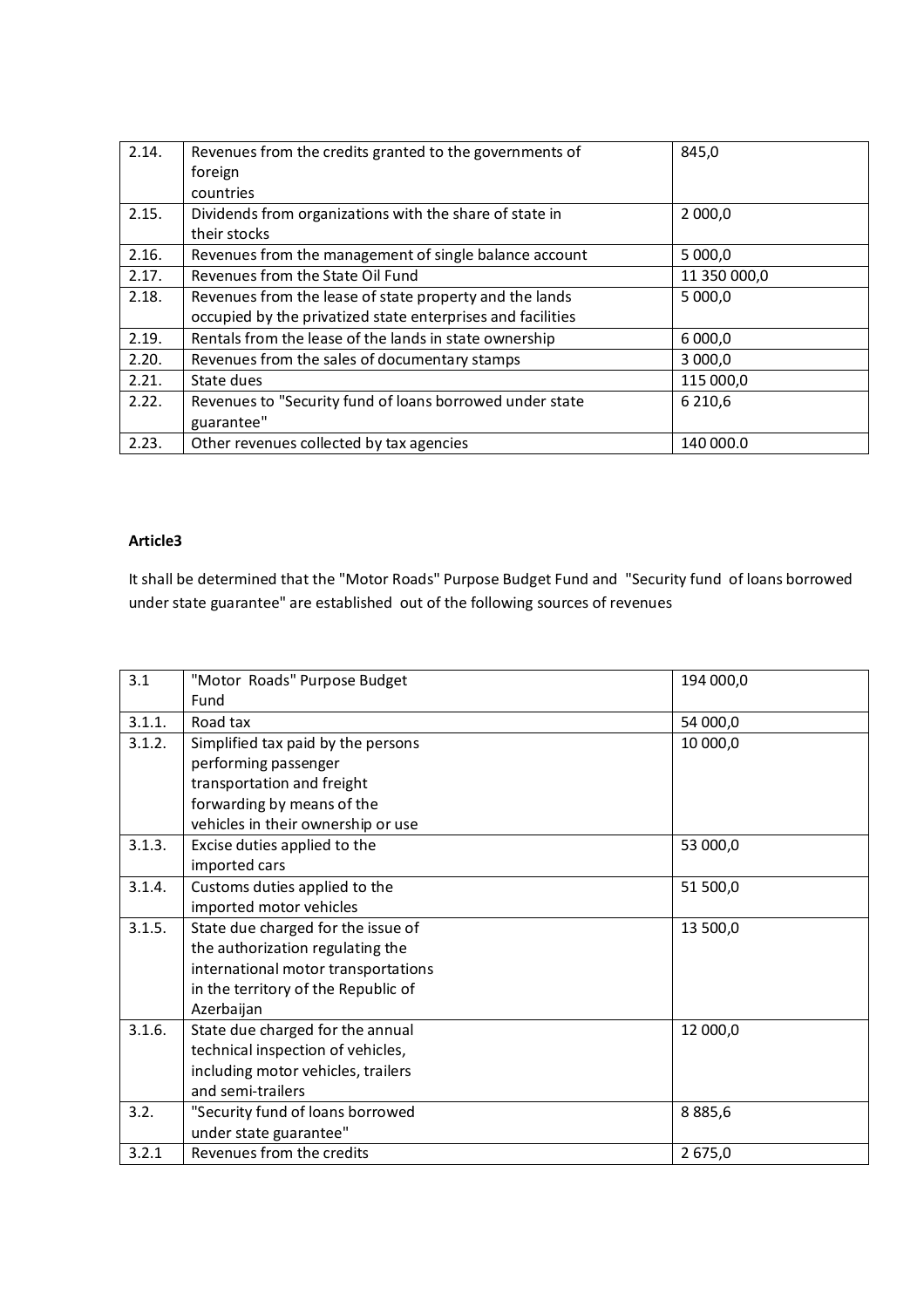|       | borrowed from the credit<br>organizations under the state |           |
|-------|-----------------------------------------------------------|-----------|
|       |                                                           |           |
|       | guarantee of the Republic of                              |           |
|       | Azerbaijan                                                |           |
| 3.2.2 | Revenues to "Security fund of                             | 6 2 1 0,6 |
|       | loans borrowed under state                                |           |
|       | guarantee"                                                |           |

### **Article 4**

Tax revenues to the state budget of the Republic of Azerbaijan for 2012 are calculated based on the tax rates stipulated in the Tax Code of the Republic of Azerbaijan.

### **Article 5**

A duty amounting to 30 percent is imposed on the variance between the contracting (sales) price (excluding the export expenses) and the domestic wholesale price during the export of the goods produced in the Republic of Azerbaijan and the price-regulated goods. Duty for the reporting period is the calendar month. Duty is transacted to the state budget no later than 20<sup>th</sup> of the next month of reporting period and an appropriate report should be submitted to corresponding legislative body by the body implementing the duty. Violation of payment date and period, diversion and shrinking of duty is subject to financial sanctions and corresponding interest rate will be calculated according to Tax codecs of the Republic of Azerbaijan.

### **Article 6**

The centralized revenues of the state budget of the Republic of Azerbaijan for 2013 are established out of the allocations from the following sources based on the specified standards:

| 6.1. | Revenues on Baku City (excluding the revenues relevant to "Motor<br>Roads"                                                                                                                                                                                                                                                                                                                                                                                                                                                                                                                                  | 96,37 percent  |
|------|-------------------------------------------------------------------------------------------------------------------------------------------------------------------------------------------------------------------------------------------------------------------------------------------------------------------------------------------------------------------------------------------------------------------------------------------------------------------------------------------------------------------------------------------------------------------------------------------------------------|----------------|
|      | Purpose Budget Fund)                                                                                                                                                                                                                                                                                                                                                                                                                                                                                                                                                                                        |                |
| 6.2. | Revenues from the following sources:<br>Customs duties, value added tax and excise duties for the import of<br>goods to<br>the territory of the Republic of Azerbaijan (excluding those collected<br>by the<br>customs authorities of the Autonomous Republic of Nakhchivan),<br>revenues<br>from the lease of state property and the lands occupied by the<br>privatized state<br>enterprises and facilities, revenues from the credits granted to the<br>governments of foreign countries, dividends from organizations with<br>the<br>share of state in their stocks, revenues from the credits borrowed | 100.00 percent |
|      | from the                                                                                                                                                                                                                                                                                                                                                                                                                                                                                                                                                                                                    |                |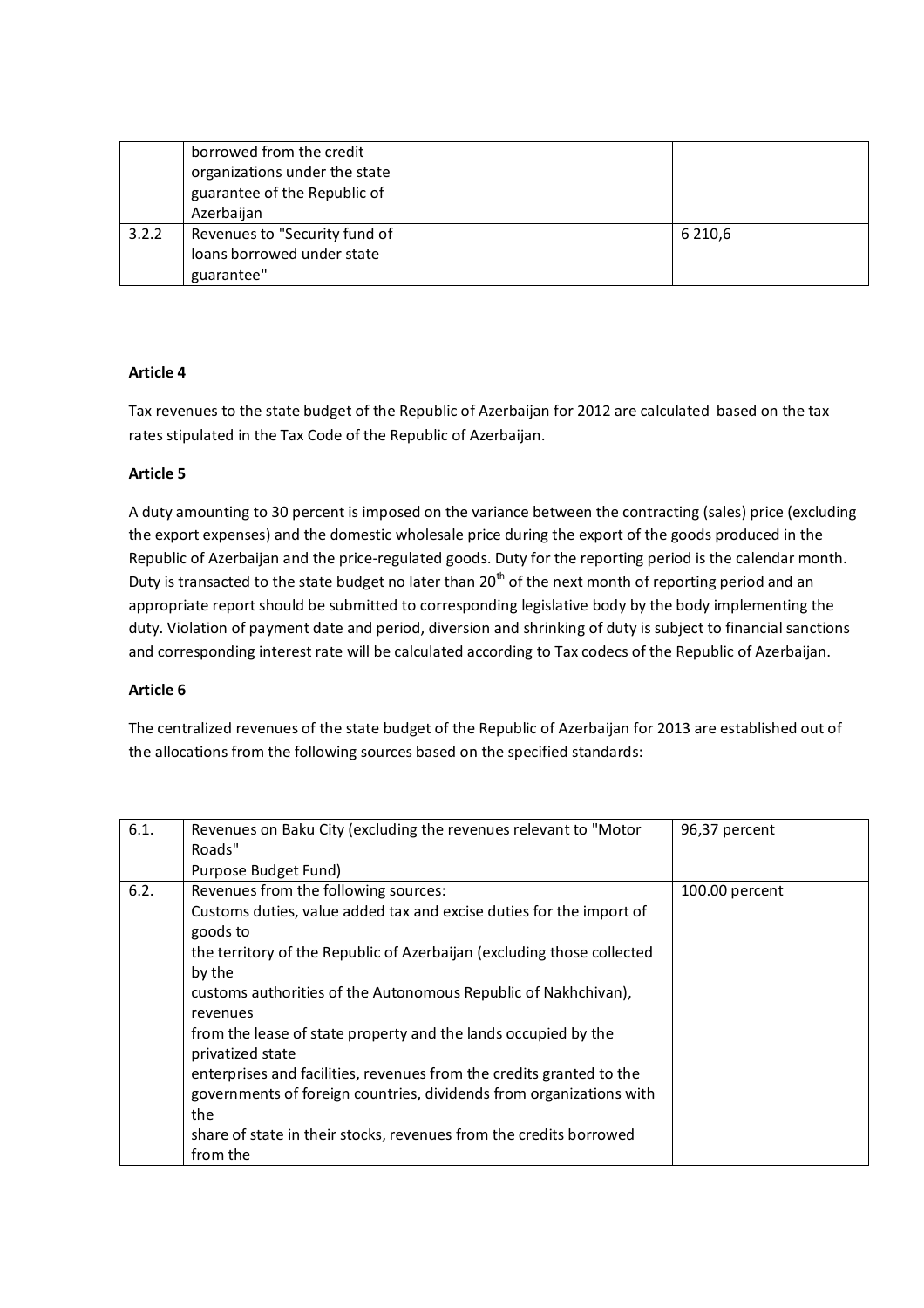| credit organizations under the state guarantee of the Republic of    |  |
|----------------------------------------------------------------------|--|
| Azerbaijan, balance of treasury single account,                      |  |
| revenues from the State Oil Fund, revenues from the sales of         |  |
| documentary                                                          |  |
| stamps, revenues of the credits granted from the budget, revenues to |  |
| "Security fund of loans borrowed under state guarantee", revenues of |  |
| the                                                                  |  |
| "Motor Roads" Purpose Budget Fund                                    |  |

### **Article 7**

The following are included into the local revenues of cities and regions:

7.1. Baku City – 2.51 percent of revenues by Baku City (excluding the revenues relevant to "Motor Roads" Purpose Budget Fund)

7.2. Other cities and regions (excluding the revenues relevant to "Motor Roads" Purpose Budget Fund) - 100 percent of revenues by other cities and regions, as well as income, property and land taxes of individuals operating in a centralized manner in the cities and regions.

### **Article 8**

Expenditures of the state budget of the Republic of Azerbaijan for 2012 are assigned to the following purposes at the sectional and sub-sectional levels of the functional classification:

|        | <b>Indicators of expenditures</b>                        | Amount (manats) |
|--------|----------------------------------------------------------|-----------------|
|        |                                                          |                 |
|        |                                                          |                 |
| 8.1.   | <b>General Public Services</b>                           | 1.804.593.432,0 |
| 8.1.1. | expenditures related to the maintenance of legislative   | 440.507.363,0   |
|        | and executive powers and local self-government           |                 |
|        | 341.418.084,0                                            |                 |
| 8.1.3. | expenditures related to membership fees to international | 112.864.381,0   |
|        | organizations                                            |                 |
| 8.1.4. | expenditures related to science                          | 130.499.837,0   |
|        | expenditures of general public services not relevant to  | 57.134.284,0    |
|        | other categories                                         |                 |
| 8.1.5. | expenditures related to servicing of public debts and    | 780.687.567,0   |
|        | liabilities                                              |                 |
| 8.1.6. | subsidies to local (municipal) budgets                   | 5.200.000,0     |
| 8.1.7. | Subsidies to the budget of the Autonomous Republic of    | 277.700.000,0   |
|        | Nakhchyvan                                               |                 |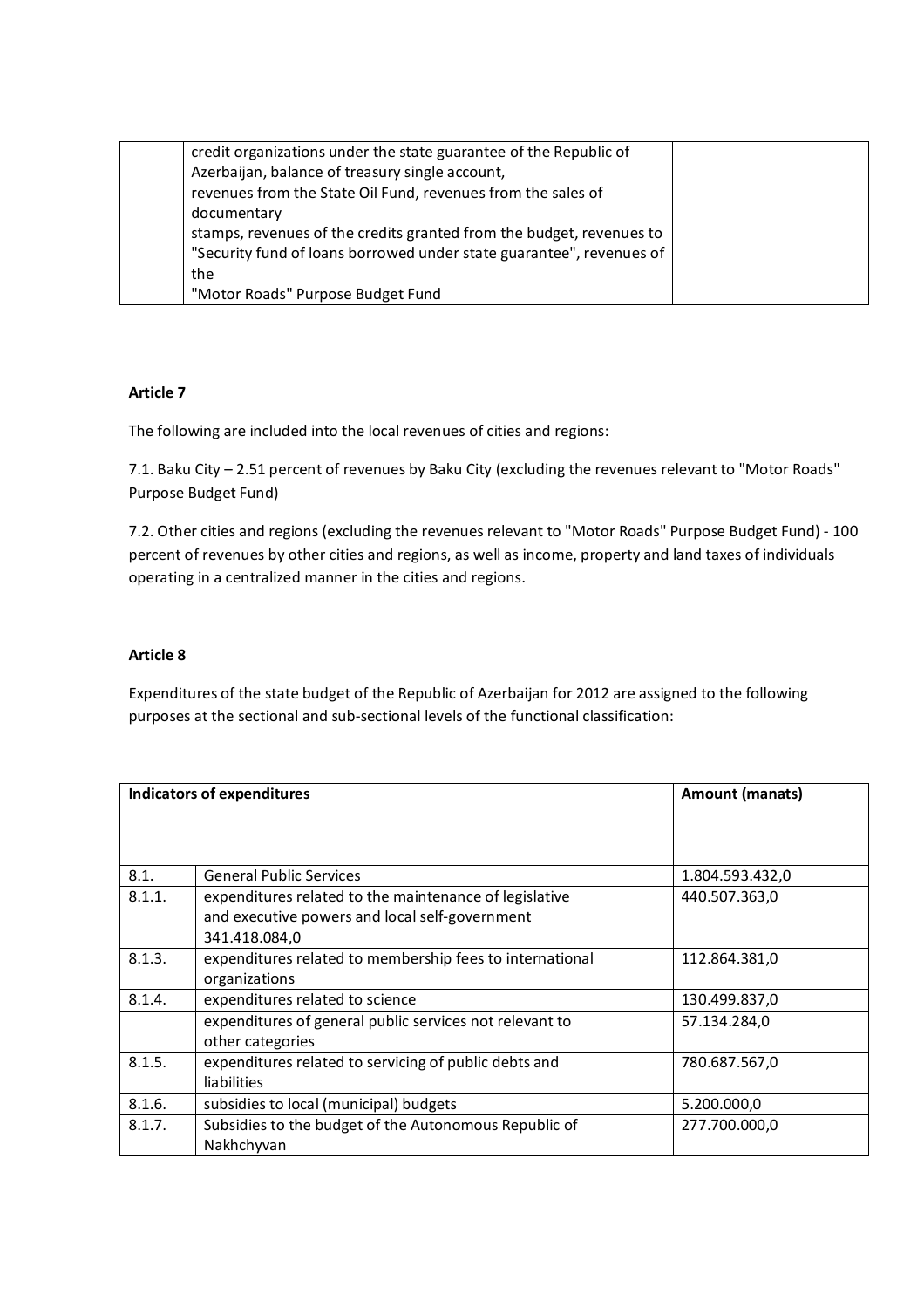| 8.2.     | Defense                                                      | 1.528.582.583,0 |  |  |  |
|----------|--------------------------------------------------------------|-----------------|--|--|--|
| 8.2.1.   | defense forces                                               | 1.416.364.563,0 |  |  |  |
| 8.2.2.   | national security                                            | 106.439.919,0   |  |  |  |
| 8.2.3.   | applied researches in the field of defense and security      | 2.773.302,0     |  |  |  |
| 8.2.4.   | expenditures not relevant to other categories<br>3.004.799,0 |                 |  |  |  |
|          |                                                              |                 |  |  |  |
| 8.3.     | Judicial authority, law enforcement and prosecutive          | 1.114.796.320,0 |  |  |  |
|          | jurisdiction                                                 |                 |  |  |  |
| 8.3.1    | judicial authority                                           | 58.498.907,0    |  |  |  |
| 8.3.2.   | law enforcement                                              | 890.543.726,0   |  |  |  |
| 8.3.3.   | prosecutive jurisdiction                                     | 48.217.922,0    |  |  |  |
| 8.3.4.   | expenditures not relevant to other categories                | 117.535.765,0   |  |  |  |
|          |                                                              |                 |  |  |  |
| 8.4.     | Education                                                    | 1.530.482.591,0 |  |  |  |
| 8.4.1.   | preschool and primary education                              | 145.799.924,0   |  |  |  |
| 8.4.2.   | incomplete and secondary education                           | 798.825.898,0   |  |  |  |
| 8.4.3.   | boarding and special schools                                 | 53.122.604,0    |  |  |  |
| 8.4.4.   | technical vocational schools and lyceums                     | 81.071.030,0    |  |  |  |
| 8.4.5.   | higher education                                             | 57.163.073,0    |  |  |  |
| 8.4.6.   | applied researches in the field of education                 | 5.771.304,0     |  |  |  |
| 8.4.7.   | other services in the field of education                     | 388.728.758,0   |  |  |  |
|          |                                                              |                 |  |  |  |
| 8.5.     | <b>Health services</b>                                       | 669.250.451,0   |  |  |  |
| 8.5.1.   | polyclinics and outpatient departments                       | 98.075.966,0    |  |  |  |
| 8.5.2.   | hospitals                                                    | 329.750.873,0   |  |  |  |
| 8.5.3.   | other services in the field of public health                 | 4.894.003,0     |  |  |  |
| 8.5.4.   | applied researches in the field of public health             | 4.209.014,0     |  |  |  |
| 8.5.5.   | other services relevant to the public health                 | 232.320.595,0   |  |  |  |
|          |                                                              |                 |  |  |  |
| 8.6.     | Social Protection and Social Security                        | 1.813.581.507,0 |  |  |  |
| 8.6.1.   | social protection expenditures                               | 1.792.171.769,0 |  |  |  |
| 8.6.1.1. | Allocations (transfers) from the state budget to the         | 1.077.033.600,0 |  |  |  |
|          | <b>State Social Protection</b>                               |                 |  |  |  |
|          | Fund of the Republic of Azerbaijan                           |                 |  |  |  |
| 8.6.2.   | social security expenditures                                 | 21.409.738,0    |  |  |  |
|          |                                                              |                 |  |  |  |
| 8.7.     | Culture, Art, Information, Physical Training and             | 289.729.709,0   |  |  |  |
|          | activities in the                                            |                 |  |  |  |
|          | fields not relevant to other categories                      |                 |  |  |  |
| 8.7.1.   | activities in the field of art and culture                   | 134.143.148,0   |  |  |  |
| 8.7.2.   | radio, television and publication                            | 65.269.733,0    |  |  |  |
| 8.7.3.   | physical training, youth policy and tourism                  | 50.980.438,0    |  |  |  |
| 8.7.4.   | activities not relevant to other categories                  | 39.336.390,0    |  |  |  |
|          |                                                              |                 |  |  |  |
| 8.8.     | Housing and communal services                                | 399.003.895,0   |  |  |  |
| 8.8.1.   | housing services                                             | 75.706.613,0    |  |  |  |
| 8.8.2.   | communal services                                            | 311.300.659,0   |  |  |  |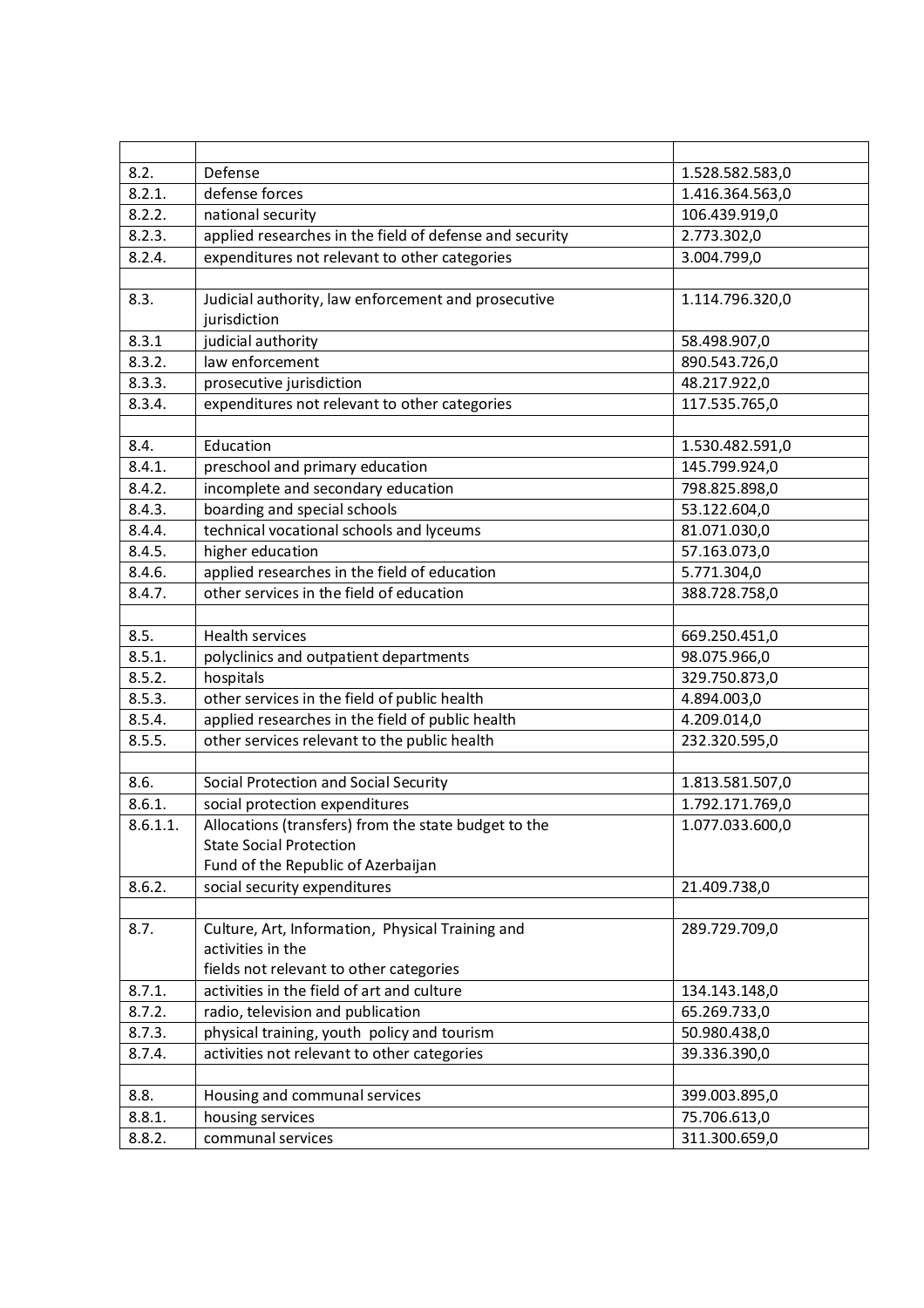| 8.8.3.    | water industry                                                      | 11.532.950,0            |
|-----------|---------------------------------------------------------------------|-------------------------|
| 8.8.4.    | other services relevant to housing and communal                     | 463.673,0               |
|           | services                                                            |                         |
|           |                                                                     |                         |
| 8.9.      | Oil and energy                                                      | 2.377.589,0             |
| 8.9.1.    | Energy complex                                                      | 2.377.589,0             |
|           |                                                                     |                         |
| 8.10.     | Agriculture, Forestry, Fishery, Hunting and                         | 494.300.403,0           |
|           | <b>Environmental Protection</b>                                     |                         |
| 8.10.1.   | agriculture                                                         | 469.536.732,0           |
| 8.10.2.   | forestry                                                            | 10.782.026,0            |
| 8.10.3.   | fishery and hunting                                                 | 2.702.814,0             |
| 8.10.4.   | environmental protection                                            | 4.009.450,0             |
| 8.10.5.   | hydro meteorological activities                                     | 7.269.381,0             |
|           |                                                                     |                         |
| 8.11.     | Industry, Construction and Minerals                                 | 6.934.233.363,0         |
| 8.11.1.   | construction                                                        | 6.918.200.000,0         |
| 8.11.1.1. | state capital investment (investment expenditures)                  | 6.915.200.000,0         |
| 8.11.2.   | minerals                                                            | 15.233.363,0            |
| 8.11.3.   | Geodesy and cartography                                             | 800.000,0               |
|           |                                                                     |                         |
| 8.12.     | <b>Transport and Communication</b>                                  | 111.677.422,0           |
| 8.12.1    | transport                                                           | 74.340.184,0            |
| 8.12.2    | communication                                                       | 37.337.238,0            |
|           |                                                                     |                         |
| 8.13.     | <b>Economic Activities</b>                                          | 275.775.139,0           |
| 8.13.1.   | economic and commercial activities                                  | 241.750.000,0           |
| 8.13.1.1. | <b>Business support</b>                                             | 201.750.000,0           |
| 8.13.1.2. | Mortgage support                                                    | 40.000.000,0            |
| 8.13.2    | other fields of economic activities                                 | 32.025.139,02.000.000,0 |
| 8.13.3.   | practical and applied researches in economic activities             |                         |
|           |                                                                     |                         |
| 8.14.     | Services not relevant to the main sections                          | 2.881.615.596,0         |
| 8.14.1.   | special-purpose funds                                               | 194.000.000,0           |
| 8.14.1.1. | "Motor Roads" Purpose Budget Fund                                   | 194.000.000,0           |
| 8.14.2.   | Reserve funds                                                       | 690.000.000,0           |
| 8.14.2.1. | Reserve Fund of the President of the Republic                       | 347.000.000,0           |
|           | of Azerbaijan                                                       |                         |
| 8.14.2.2. | Reserve Fund of the State Budget                                    | 343.000.000,0           |
| 8.14.3.   | other expenditures not relevant to the main sections                | 1.997.615.596,0         |
| 8.14.3.1. | Expenditures related to special security projects and measures      | 1.172.000.000,0         |
| 8.14.3.2. | Expenditures related to payments to the citizens of the Republic of | 500.000.000,0           |
|           | Azerbaijan who are depositors of the Bank of Azerbaijan Republic of |                         |
|           | the savings Banks of the former Soviet Union                        |                         |
| 8.14.3.3. | Expenditures related to the elimination of the consequences of      | 140.000.000,0           |
|           | natural disasters and other emergency situations                    |                         |
| 8.14.3.4  | Expenditures related to other services                              | 185.615.596,0           |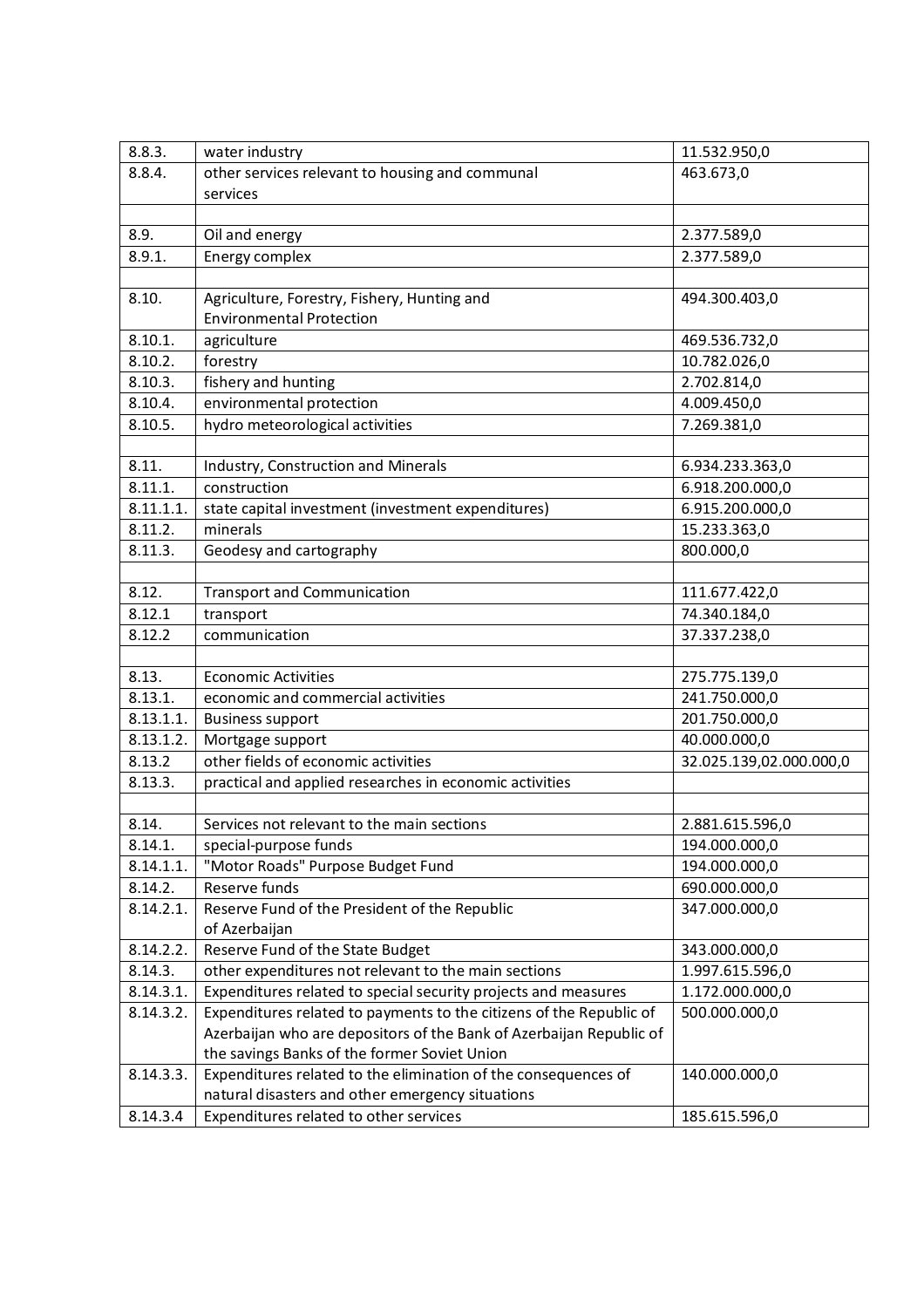### **Article 9.**

The expenditures of the state budget of the Republic of Azerbaijan for 2012 shall be approved at the level of the paragraphs of functional and economic classification in the amounts stipulated in the appendix to the present law.

### **Article 10.**

The revenues on the cities and regions of the Republic of Azerbaijan 6.400.000.000,0 manats, including of local revenues of the cities and regions 696.602.186,0 manats, of the "Motor Roads" Purpose Budget Fund, shall be approved in the amount of 70.500.000,0 manats, the local expenditures in the amount of 1.512.150.000,0 manats, and the funds allocated from the centralized expenditures for regulation of local revenues and expenditures in the amount of 815.547.814,0 manats.

The off-budget revenues of the organizations financed out of the local expenditures of the mentioned cities and regions shall be approved to be 2.400.000, 0 manats.

|   | <b>Cities and</b> | <b>Revenues</b> |                                                                                                                             |                                                                                              | <b>Expenditure</b> | <b>Funds</b>                                                                                                     |
|---|-------------------|-----------------|-----------------------------------------------------------------------------------------------------------------------------|----------------------------------------------------------------------------------------------|--------------------|------------------------------------------------------------------------------------------------------------------|
| # | regions           | <b>Total</b>    | <b>Including</b><br><b>Centralized</b><br>amount<br>relevant to<br>the local<br>revenues of<br>the cities<br>and<br>regions | <b>Amount</b><br>relevant to<br>the "Motor<br>Roads"<br><b>Purpose</b><br><b>Budget Fund</b> |                    | allocated<br>from<br>from the<br>centralized<br>expenditures<br>for<br>regulation<br>of local<br>revenues<br>and |
|   |                   |                 |                                                                                                                             |                                                                                              |                    | expenditures                                                                                                     |
|   | <b>Cities</b>     |                 |                                                                                                                             |                                                                                              |                    |                                                                                                                  |
|   | Baku              | 5 885 000 000   | 212 176 186                                                                                                                 | 39 926 000                                                                                   | 212 176 186        |                                                                                                                  |
|   | Ganja             | 33 449 000      | 32 133 000                                                                                                                  | 1 316 000                                                                                    | 60 933 390         | 28 800 390                                                                                                       |
|   | Sumgayit          | 72 708 000      | 70 857 900                                                                                                                  | 1850100                                                                                      | 70 857 900         |                                                                                                                  |
|   | Lankaran          | 14 146 000      | 13 482 000                                                                                                                  | 664 000                                                                                      | 34 858 491         | 21 376 491                                                                                                       |
|   | Shaki             | 17 492 000      | 16 954 000                                                                                                                  | 538000                                                                                       | 36 363 582         | 19 409 582                                                                                                       |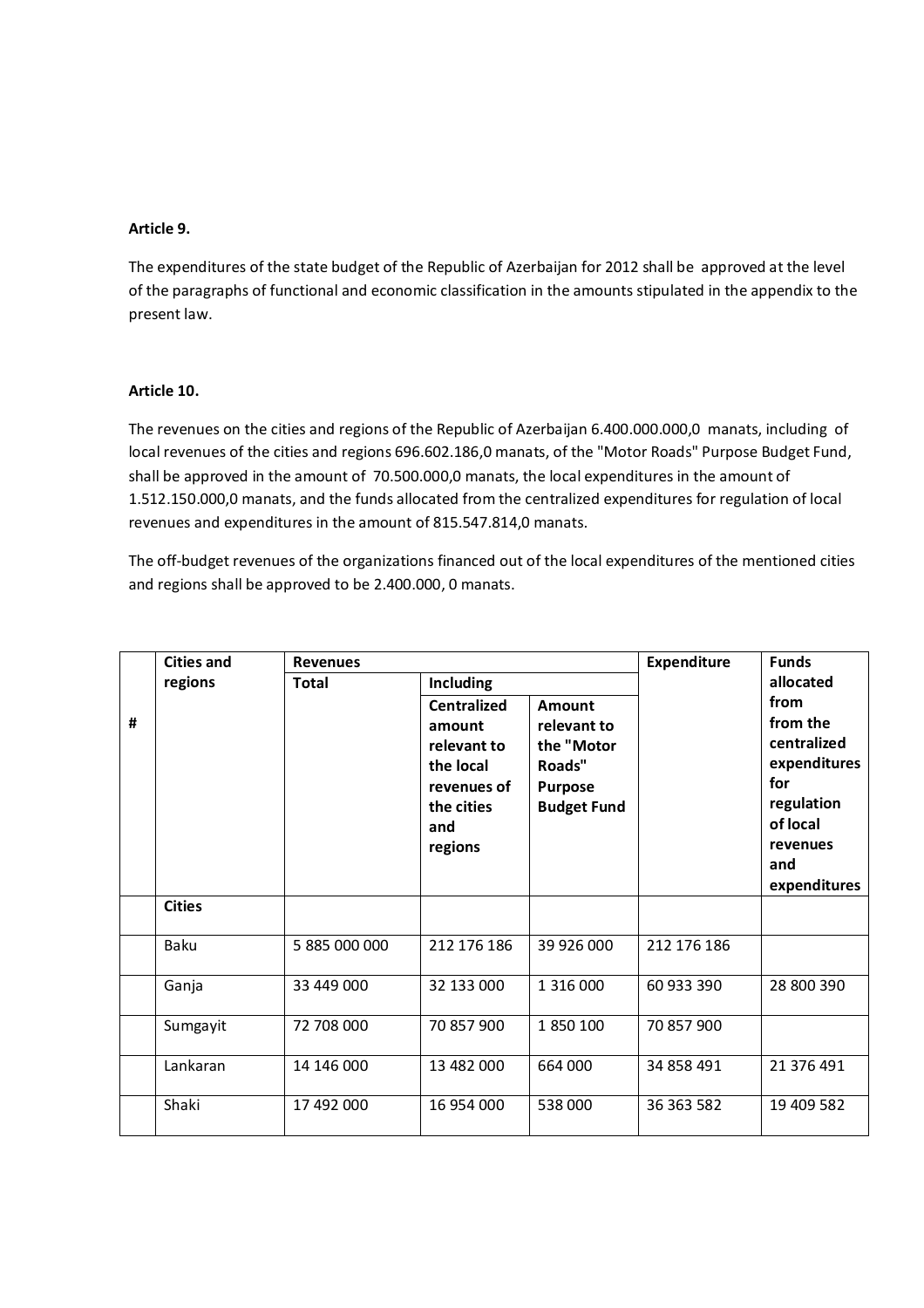| Yevlakh        | 11 794 000 | 11 422 000 | 372 000   | 23 142 155 | 11 720 155 |
|----------------|------------|------------|-----------|------------|------------|
| Mingachevir    | 24 058 000 | 23 754 000 | 304 000   | 30 426 999 | 6 672 999  |
| Shirvan        | 16 564 000 | 15 955 800 | 608 200   | 15 955 800 |            |
| Naftalan       | 2 345 000  | 2 315 000  | 30 000    | 3 545 072  | 1 230 072  |
| Khankandi      |            |            |           |            |            |
| <b>Regions</b> |            |            |           |            |            |
| Absheron       | 31 990 000 | 27 684 300 | 4 305 700 | 27 684 300 |            |
| Aghjabadi      | 6 179 000  | 5 814 000  | 365 000   | 24 013 801 | 18 199 801 |
| Aghdam         | 5 008 000  | 4 826 000  | 182 000   | 35 469 988 | 30 643 988 |
| Aghdash        | 5 161 000  | 5 029 000  | 132 000   | 20 151 831 | 15 122 831 |
| Aghstafa       | 3 866 000  | 3 660 000  | 206 000   | 16 582 121 | 12 922 121 |
| Aghsu          | 3 108 000  | 2 810 000  | 298 000   | 13 022 781 | 10 212 781 |
| Astara         | 9 653 000  | 4 623 000  | 5 030 000 | 18 755 031 | 14 132 031 |
| Balakan        | 4 056 000  | 3 024 000  | 1 032 000 | 15 988 353 | 12 964 353 |
| Beylagan       | 6 374 000  | 6 240 000  | 134 000   | 15 842 142 | 9 602 142  |
| <b>Barda</b>   | 9 556 000  | 9 360 000  | 196 000   | 28 690 806 | 19 330 806 |
| Bilasuvar      | 4738000    | 3 716 000  | 1 022 000 | 15 232 240 | 11 516 240 |
| Jabrayil       | 1 407 000  | 1 331 000  | 76 000    | 11 895 390 | 10 564 390 |
| Jalilabad      | 6 771 000  | 6 459 000  | 312 000   | 31 284 621 | 24 825 621 |
| Dashkasan      | 2 379 000  | 2 337 000  | 42 000    | 11 563 641 | 9 226 641  |
| Fuzuli         | 5 343 000  | 5 252 000  | 91 000    | 26 742 105 | 21 490 105 |
| Gadabay        | 3 771 000  | 3 627 000  | 144 000   | 24 190 848 | 20 563 848 |
| Goranboy       | 4 171 000  | 4 057 000  | 114 000   | 24 119 077 | 20 062 077 |
| Goychay        | 7 867 000  | 7 761 000  | 106 000   | 21 498 182 | 13 737 182 |
| Goygol         | 3 865 000  | 3 774 000  | 91 000    | 14 783 783 | 11 009 783 |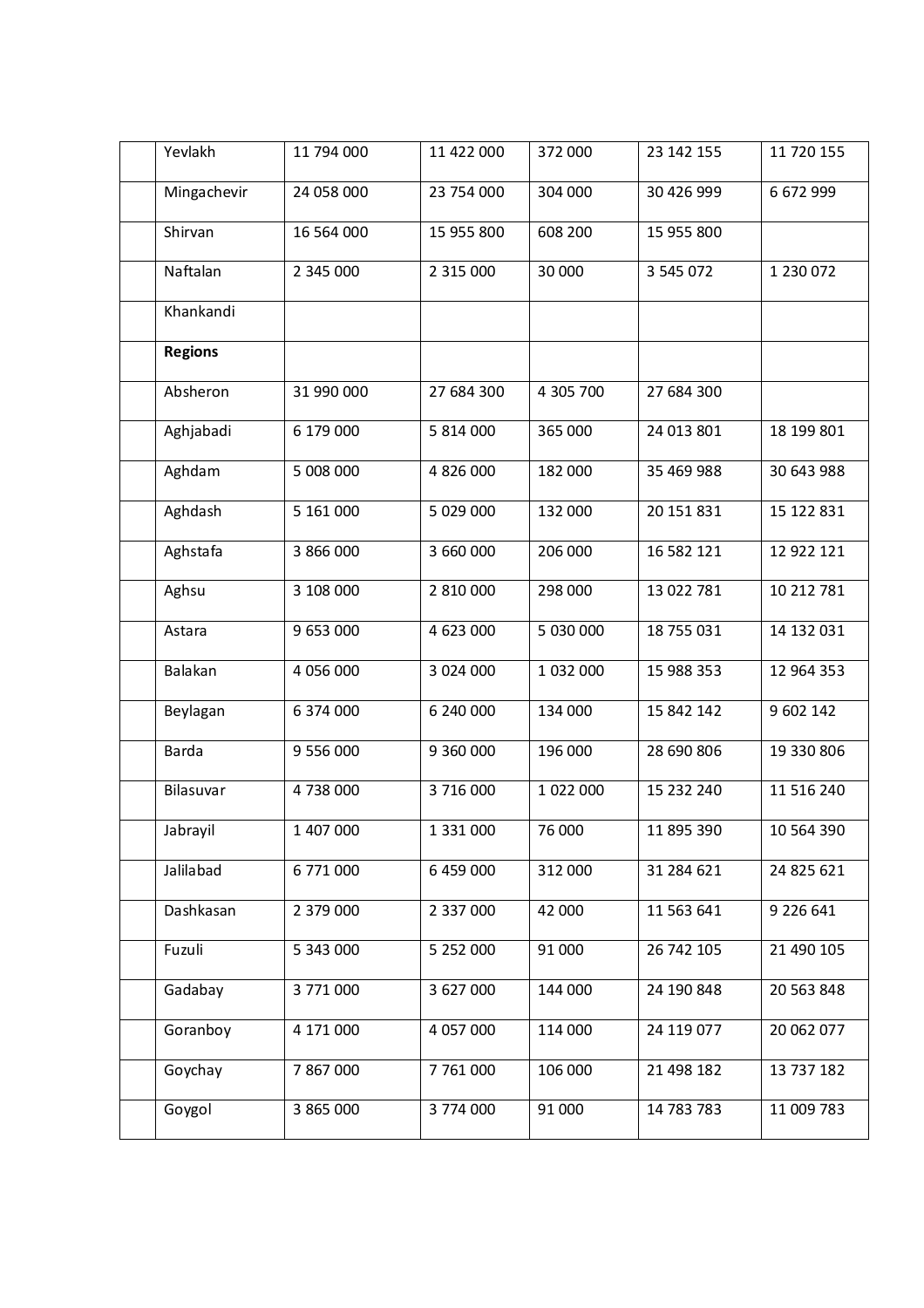| Hajygabul | 4 028 000  | 3 855 000     | 173 000 | 10 507 782 | 6 652 782     |
|-----------|------------|---------------|---------|------------|---------------|
| Khachmaz  | 19 545 000 | 18 896 000    | 649 000 | 29 430 214 | 10 534 214    |
| Khizi     | 1 573 000  | 1 546 000     | 27 000  | 5 465 763  | 3 919 763     |
| Khojali   | 342 000    | 322 000       | 20 000  | 3 492 180  | 3 170 180     |
| Khojavand | 668 000    | 630 000       | 38 000  | 4 697 174  | 4 0 67 1 74   |
| Imishli   | 14 346 000 | 14 144 000    | 202 000 | 19 502 358 | 5 358 358     |
| Ismayilli | 4 758 000  | 4 676 000     | 82 000  | 19 715 884 | 15 039 884    |
| Kalbajar  | 1 367 000  | 1 343 000     | 24 000  | 19 627 800 | 18 284 800    |
| Kurdamir  | 6 161 000  | 6 059 000     | 102 000 | 18 113 802 | 12 054 802    |
| Gakh      | 3 112 000  | 3 032 000     | 80 000  | 16 111 416 | 13 079 416    |
| Gazakh    | 5 188 000  | 4 900 000     | 288 000 | 19 775 930 | 14 875 930    |
| Gabala    | 8783000    | 8 632 000     | 151 000 | 19 707 805 | 11 075 805    |
| Gobustan  | 2 359 000  | 2 291 000     | 68 000  | 8 223 098  | 5 932 098     |
| Guba      | 15 078 000 | 14 738 000    | 340 000 | 29 646 895 | 14 908 895    |
| Gubadli   | 2 824 000  | 2 743 000     | 81 000  | 10 015 387 | 7 272 387     |
| Gusar     | 5 629 000  | 5 5 2 5 0 0 0 | 104 000 | 18 763 084 | 13 238 084    |
| Lachin    | 1 990 000  | 1924 000      | 66 000  | 20 069 572 | 18 145 572    |
| Lerik     | 1 919 000  | 1 887 000     | 32 000  | 16 759 460 | 14 872 460    |
| Masalli   | 7 597 000  | 7 386 000     | 211 000 | 25 953 507 | 18 567 507    |
| Neftchala | 4 643 000  | 4 513 000     | 130 000 | 15 348 078 | 10 835 078    |
| Oghuz     | 2 465 000  | 2 406 000     | 59 000  | 10 730 880 | 8 3 2 4 8 8 0 |
| Saatli    | 6 358 000  | 6 264 000     | 94 000  | 17 947 187 | 11 683 187    |
| Sabirabad | 8 256 000  | 8 0 34 0 00   | 222 000 | 26 326 759 | 18 292 759    |
| Salyan    | 7 562 000  | 7 348 000     | 214 000 | 23 584 193 | 16 236 193    |
| Samukh    | 2 684 000  | 2 606 000     | 78 000  | 12 129 296 | 9 5 23 2 96   |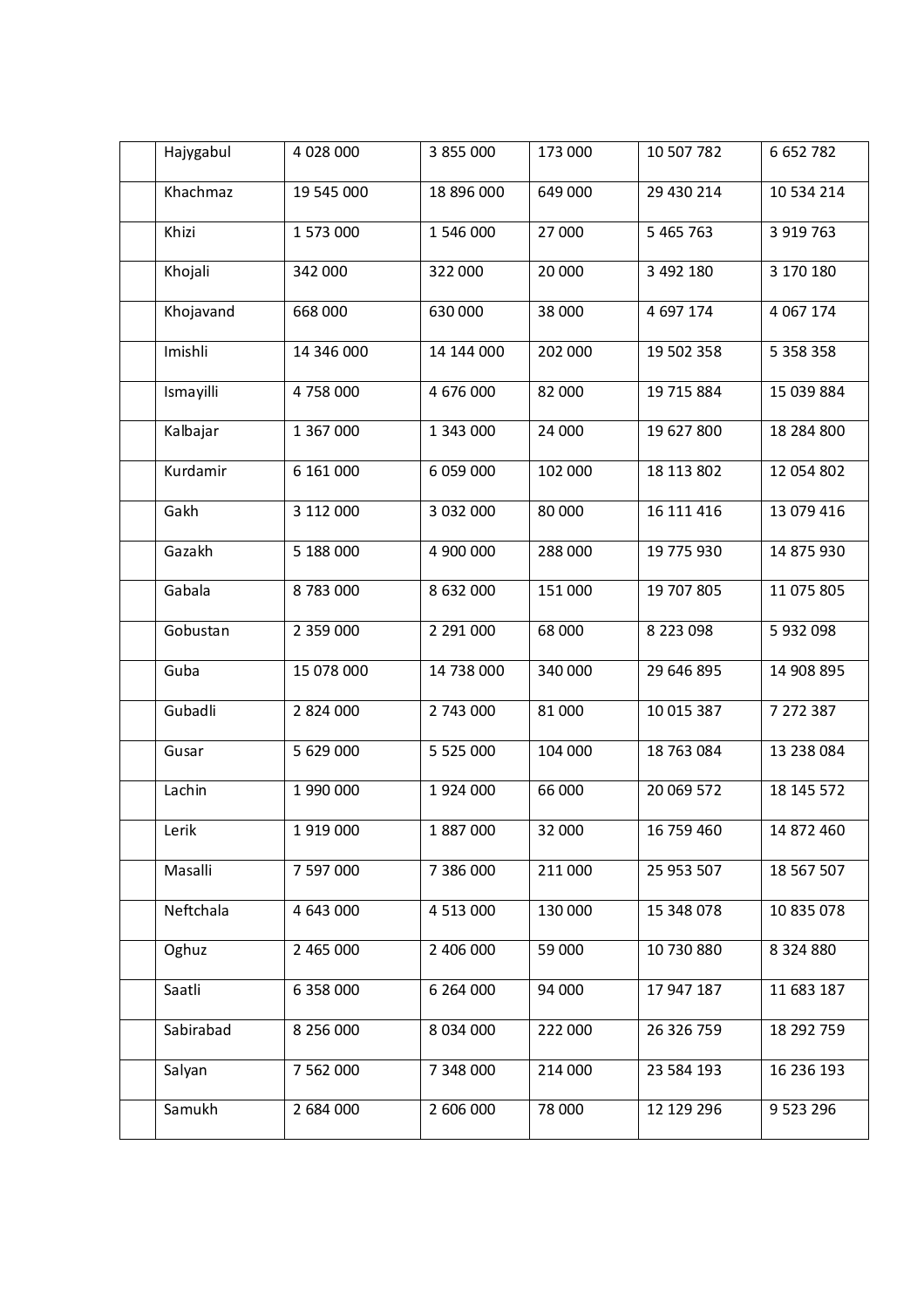| Siyazan  | 3 105 000     | 3 049 000   | 56 000     | 7 909 998     | 4 860 998   |
|----------|---------------|-------------|------------|---------------|-------------|
| Shabran  | 4 394 000     | 4 323 000   | 71 000     | 10 970 177    | 6 647 177   |
| Shamakhi | 6 664 000     | 6 536 000   | 128 000    | 19 579 046    | 13 043 046  |
| Shamkir  | 8 528 000     | 8 069 000   | 459 000    | 37 958 795    | 29 889 795  |
| Shusha   | 1 366 000     | 1 354 000   | 12 000     | 6 676 701     | 5 322 701   |
| Tartar   | 4 040 000     | 3 936 000   | 104 000    | 15 096 330    | 11 160 330  |
| Tovuz    | 12 454 000    | 6 216 000   | 6 238 000  | 32 569 128    | 26 353 128  |
| Ujar     | 3790000       | 3 694 000   | 96 000     | 15 438 657    | 11 744 657  |
| Yardimli | 1832000       | 1799000     | 33 000     | 13 082 332    | 11 283 332  |
| Zagatala | 6 647 000     | 6 450 000   | 197 000    | 23 515 365    | 17 065 365  |
| Zangilan | 2 185 000     | 2 157 000   | 28 000     | 8 3 6 5 6 0 3 | 6 208 603   |
| Zardab   | 2 941 000     | 2 885 000   | 56 000     | 13 571 748    | 10 686 748  |
|          |               |             |            |               |             |
| Total:   | 6 400 000 000 | 696 602 186 | 70 500 000 | 1 512 150 000 | 815 547 814 |

### **Article 11.**

Regulation of expenditures for Baku City envisaged in Article 10 of this law is carried out by corresponding executive power body by increasing and decreasing, respectively not more than 2 percent-item, the norms of allocation from Baku City incomes envisaged in articles 6.1 and 7.1 of this law to the state budget centralized incomes and Baku City local incomes

### **Article 12.**

The amounts of the payments under the domestic and foreign public debts of the Republic of Azerbaijan in 2012 shall be approved as follows:

| 12.1. under the domestic public debt | 133.351.490,0 |
|--------------------------------------|---------------|
| 12.1.1. repayment of interests       | 30.264.508.0  |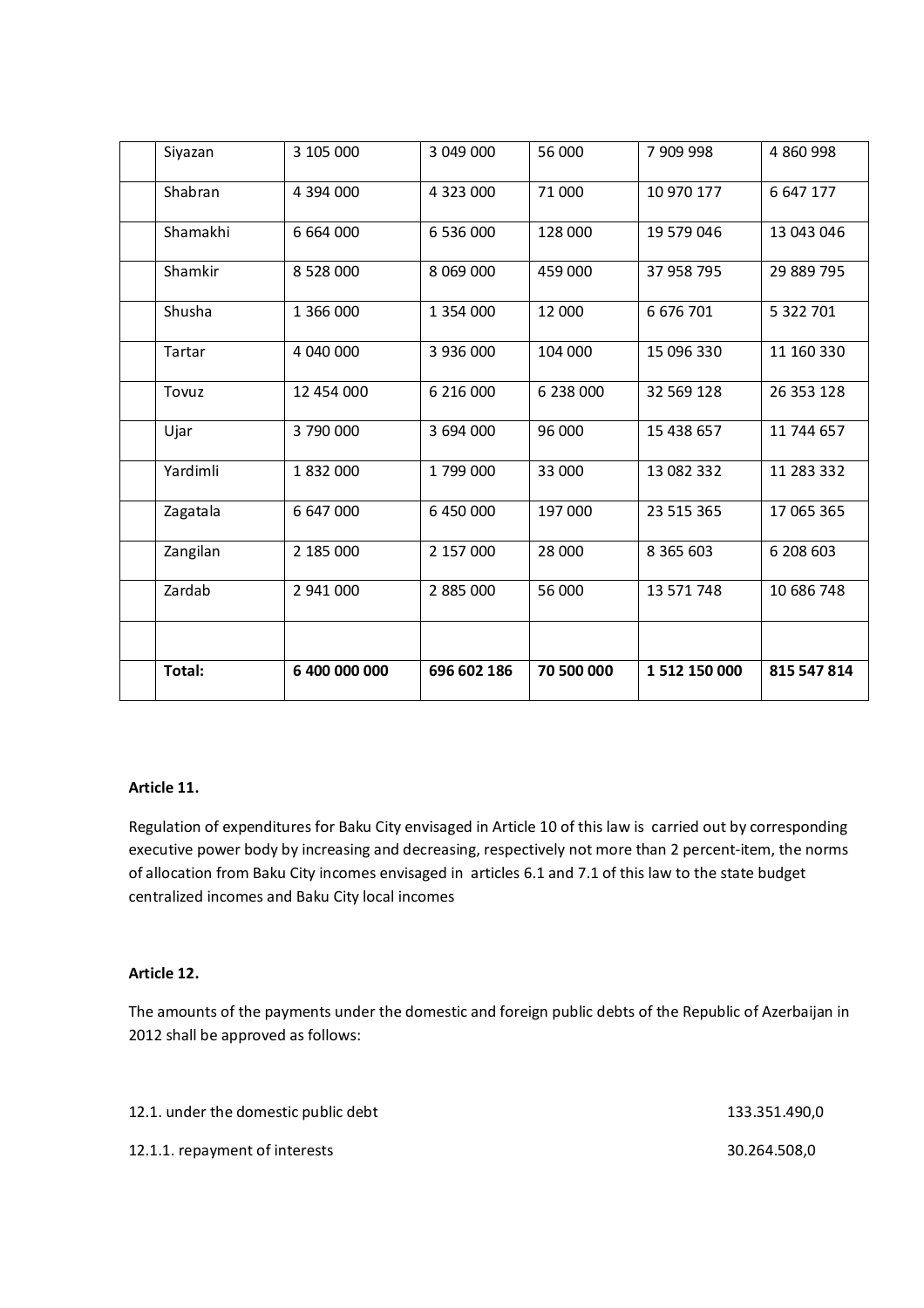| 12.1.2. repayment of principals      | 103.086.982,0 |
|--------------------------------------|---------------|
|                                      |               |
| 12.2. under the external public debt | 647.336.077,0 |
| 12.2.1. repayment of interests       | 165.126.355,0 |
| 12.2.2. repayment of principals      | 482.209.722,0 |

### **Article 13.**

The upper limit of the domestic public debts of the Republic of Azerbaijan in 2013 shall be approved to be 2 000 000,0thousand manats and the upper limit of the foreign public debts shall be approved to be 750 000,0 thousand manats.

### **Article 14.**

In accordance with Article 7 of Law of the Republic of Azerbaijan 'On budget system', in the course of fulfillment of state budget, the secured expenditure items shall be financed in the first turn, and the expenditures stipulated in other expenditure items shall be financed thereafter, depending on the receipt of revenues and taking into account the established limits of the deficit.

### **Article 15.**

The upper limit of the state budget deficit shall be approved in the amount of 691 000,0 thousand manats. It shall be financed out of the revenues from privatization, domestic and foreign debts, sales of securities in foreign markets, paid services of organizations funded from state budget and the whole amount of the surplus of the single budget account till 1 January 2013.

### **Article 16.**

The upper limit of the expenditures of the consolidated budget of the Republic of Azerbaijan for 2013 shall be stipulated in the amount of 24 500 055,4 thousand manats.

### **Article 17.**

The deficit of the consolidated budget of the Republic of Azerbaijan for 2013 shall be stipulated in the amount of 15 590 281,6 thousand manats, irrespective of the revenues of the State Oil Fund of the Republic of Azerbaijan.